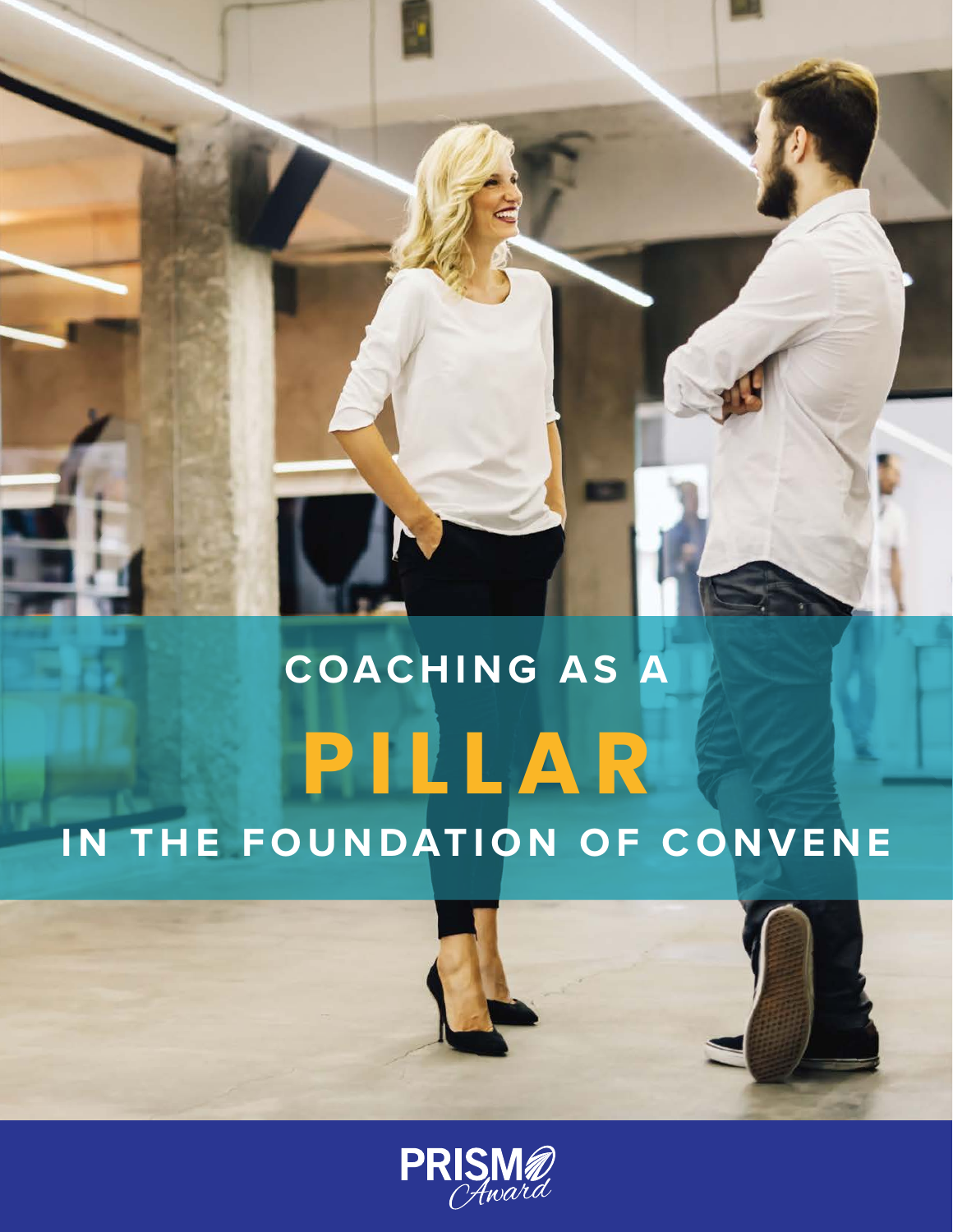

**Startup companies face daunting challenges establishing a workplace culture. Convene was no different. Specializing in the design and service of work, meeting and event spaces, Convene wanted to be mindful and deliberate as it developed its culture. Founders Ryan Simonetti and Chris Kelly recognized the challenge was two-fold; support its small and young workforce in the early startup stages, but also sustain the company through its future growth.** 

Launched in 2009, Convene grew from one location with 22 employees to a network of 32 locations with more than 800 employees in cities from Los Angeles to London. While many young companies are plagued with growing pains, the co-founders of Convene adopted a coaching program to invest in every team member's growth.

Leadership, personal growth and empathy in the workplace are values the founders took from their own work with coaches and built into the organization's culture from the beginning. With this foundation, Convene emerged as one of the leading businesses transforming workplaces around the world.

To acknowledge Convene's investment in coaching as part of the company's foundational culture and continued growth, the International Coaching Federation (ICF) recognized the company as a finalist for the 2019 ICF International Prism Award. The Prism Award program honors organizations that have achieved the highest standard of excellence in coaching programs that yield discernible and measurable positive impacts, fulfill rigorous professional standards, address key strategic goals, and shape organizational culture. (Learn more at **[coachfederation.org/prism-award](http://coachfederation.org/prism-award)**.)

#### **A 'People First' Foundation**

Coaching at Convene began with Simonetti's and Kelly's early decision to focus on people first, including themselves. Both founders were young when they launched Convene and had limited

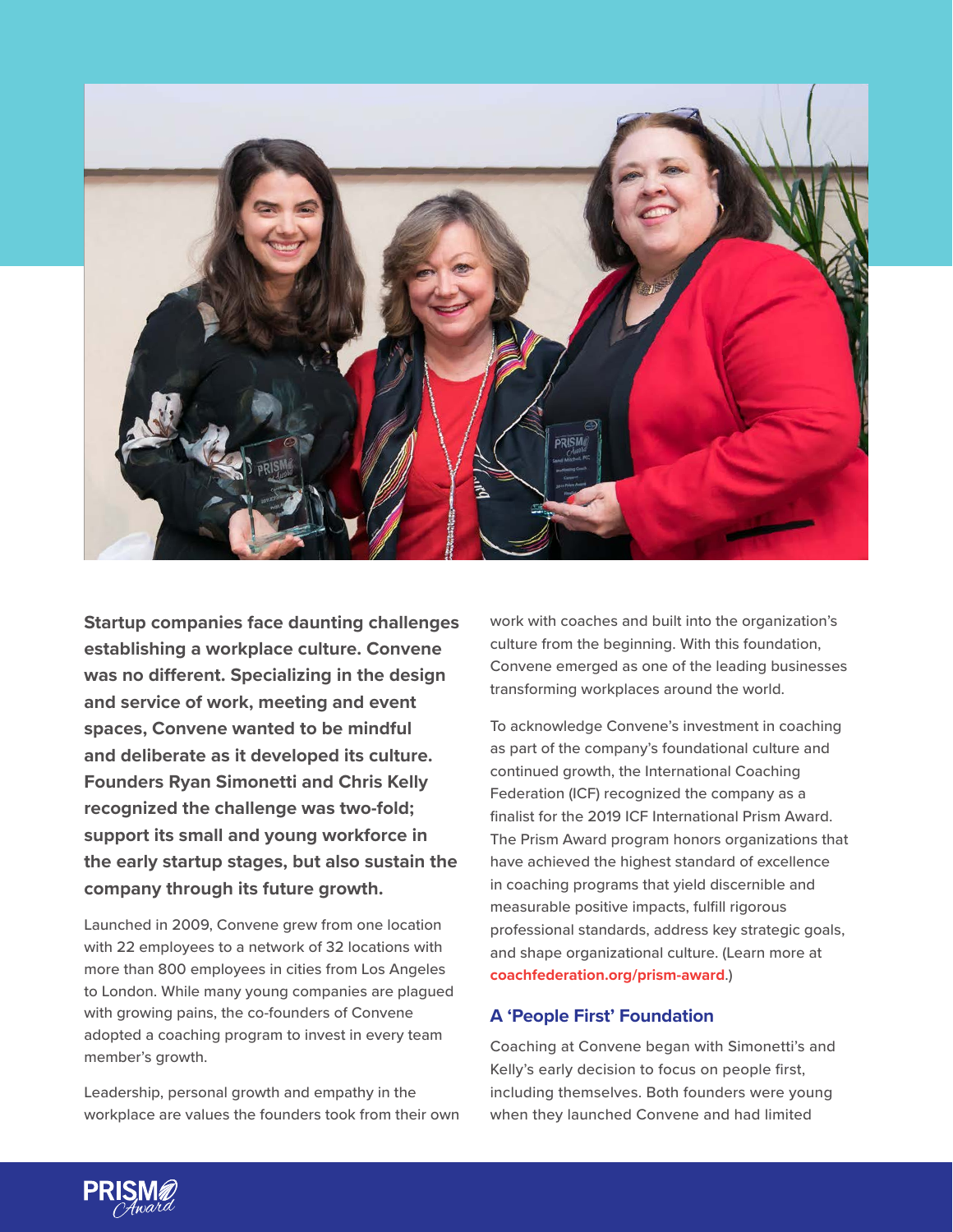experience as business leaders. They grew alongside their team, working the front lines and developing a close relationship with employees at every level of the organization.

"We were able to chase opportunities that allowed us to learn and grow," Kelly says. "We have the same belief that every single person in our organization can grow at the same rate if provided with the right resources. Coaching has been so integral to our success and helps people to identify what their strengths and what their weaknesses are, and also what their goals and hopes and fears are. It helps them to become extremely self-aware."

# **"Coaching has been so integral to our success ... It helps them to become extremely selfaware."**

*Chris Kelly Founder, Convene*

## **A Three-Pronged Approach to Coaching**

The coaching program at Convene began with an internally developed leadership program called the Human Centered Leadership Mastermind class, which was available to interested employees at all levels. Since then, the program has expanded to meet growing demand and now includes additional external coaches and even the opportunity for employees to obtain a coaching certification themselves. These additional coaching elements support Convene as it grows, weaving a coaching culture into all elements of the company. Today, these three components of Convene's coaching program —internal, external and employee-certified coaches—work together to support a culture of learning, leadership and internal growth.

"This three-pronged approach has created a language internally," says director of learning and development Julie Starr. "Every person who joins Convene as a new hire is given an introduction to our coaching vocabulary so we are all speaking the same language. From there, the team starts to build that self-awareness muscle and progress through our internal programs."

The path through the internal coaching programs at Convene begins with a three-hour workshop for every new hire that focuses on self-awareness and giving employees the vocabulary to help them talk about how they "show up" as a leader. Next, a three-week webinar series takes a deep-dive into self-awareness, specifically focusing on identifying one's "inner critic." This webinar series functions as a pre-requisite for the Human Centered Leadership Mastermind class. All new supervisors and above participate in the training, created and run by an executive coach, that exposes them to coaching and leadership skills.

The following optional eight-week Human Centered Leadership Mastermind class, 14 of which have been completed since it began in 2013, has reached more than 150 employees. It is broken into two parts: the first half of the class gives employees the foundational skills of coaching, such as goal setting and providing feedback, to understand the coach-centric approach used at Convene; and the second half has students applying those skills in exercises, so they can take them back into the workplace and continue using them in their day-to-day activities.

#### **How to Measure Success**

The biggest impact from Convene's coaching program is the growth demonstrated through internal promotions and transfers. Since launching in 2009, Convene has made a commitment to supporting employees personal and professional growth. In 2019 alone, the company made more than 150 internal promotions or transfers. Of those employees being promoted or transferred, 42 percent participated in the Human Centered Leadership Mastermind training or received one-on-one coaching with a Certified Professional Coach. These internal promotions and transfers demonstrate the effectiveness of leadership within the company and its ongoing commitment to continue individual growth for every employee.

Regional vice president of sales Erin Wade said, "In my 20-plus year sales career working for large hospitality